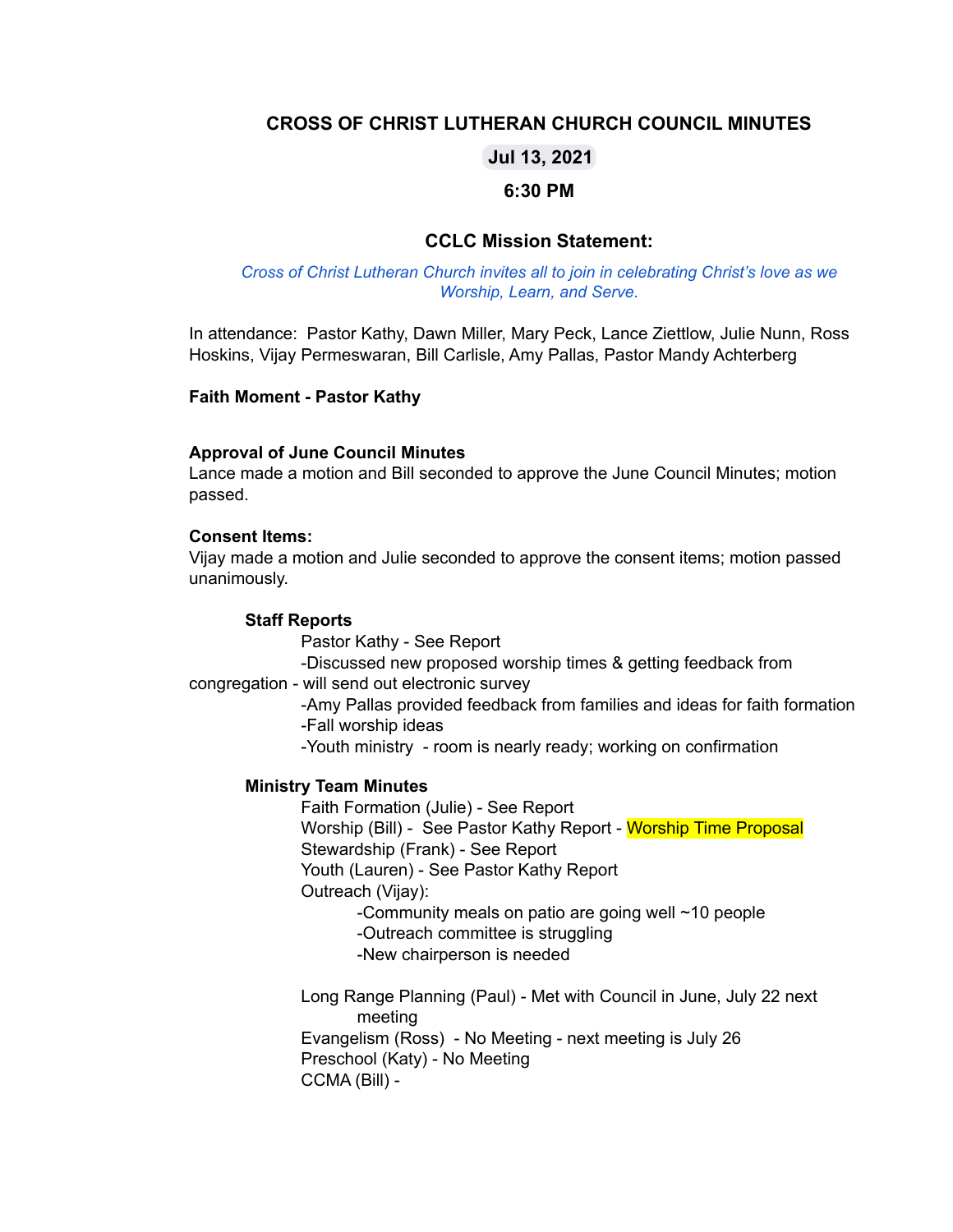-Met with Andy and 2 members; right now, CCMA is going to try and continue operations - teachers are willing to continue

-Seeking guidance from council on future of CCMA; how to operate Property (Dawn) - See report from Ed

-Received email from Ed who is frustrated by lack of volunteers to help with the grounds

### **SubTeam Reports**

Finance Team: No meeting Re-Opening Task Force: We are fully open - suspended team Safety Task Force - No Meeting HR Team - No team currently Tech Team - Focus is on Website (updating, securing, and new host site) Gift Policy Team - No Meeting

Ross moved to accept SubTeam reports; Dawn seconded; unanimously accepted

### **UNFINISHED BUSINESS**

### **Discussion with Pastor Mandy Achterberg, Transition Coach**

- Pastor at St. Stephens Lutheran; here as a representative of the Office of the Bishop
- Will provide CCLC with structure and support during the transition
- We will build the transition process within some guidelines
- Recommended transition team size is 7 people
- Mandy will send detailed follow up info

## **Janitorial Services: Genesis Floor Care & Janitorial**

● Will come in 1x per week

### **NEW BUSINESS**

- *●* Congregational Meeting Sunday, Jul 25, 2021 at 10:30
	- Outline
- Offering Collection Sign Up: [https://docs.google.com/document/d/1zNCBLqesGXSCXoNwUEkVKVUrMAnENcT5](https://docs.google.com/document/d/1zNCBLqesGXSCXoNwUEkVKVUrMAnENcT5sBfHu2lniGI/edit) [sBfHu2lniGI/edit](https://docs.google.com/document/d/1zNCBLqesGXSCXoNwUEkVKVUrMAnENcT5sBfHu2lniGI/edit)
- Andy's Celebration Proclaim will plan it

Vijay moved to accept the financial report and Julie seconded the motion. Motion passed.

### **Treasurer's Report: (Nikki on vacation)**

- Monthly Mission, Ministry
- Pledge and Debt Metrics
- Statement of Financials
- PPP Loan Forgiveness Update Forgiven!!!
- Youth Account:
- Music Ministry Gift Fund: